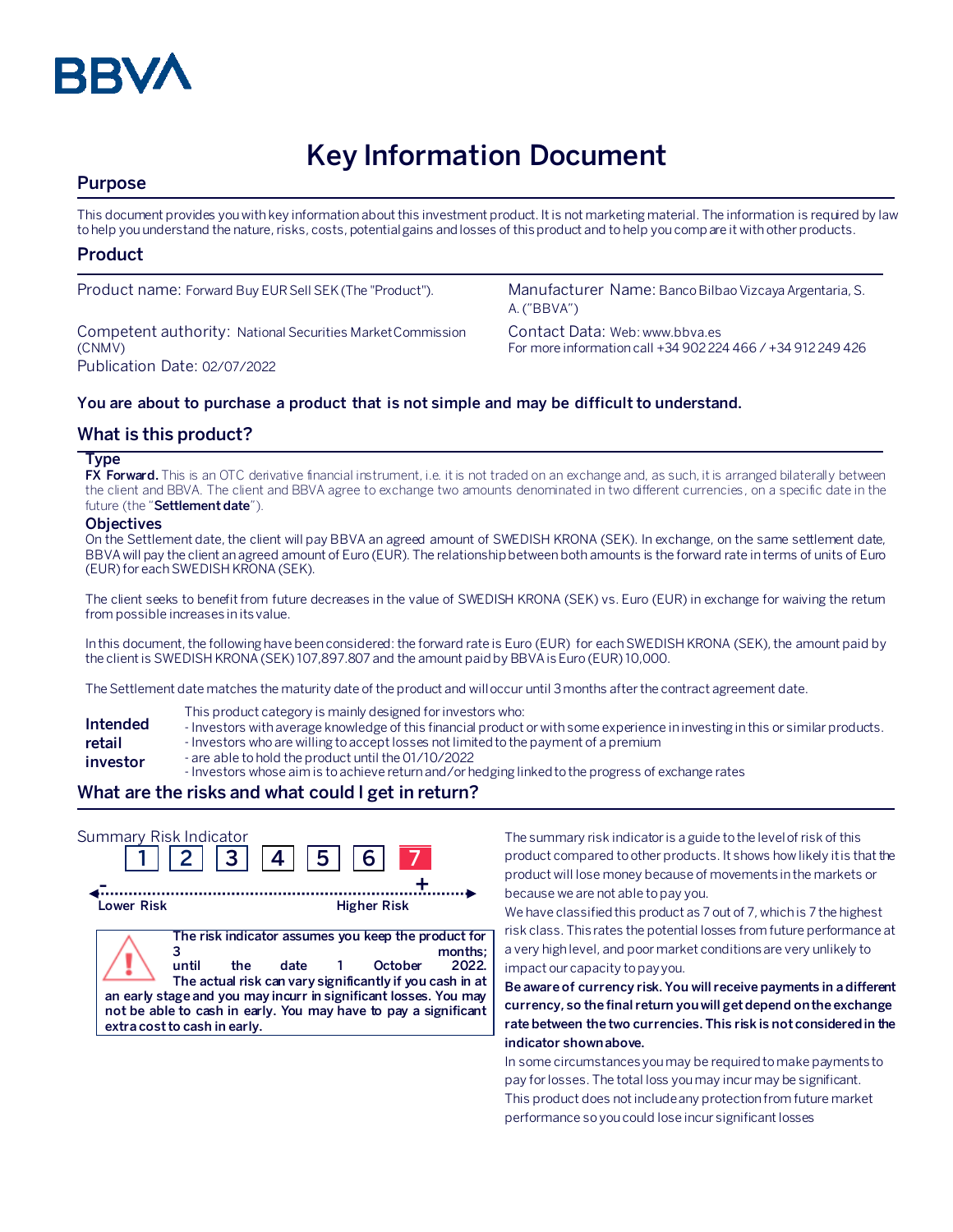#### Performance Scenarios

Market developments in the future cannot be accurately predicted. The scenarios shown are only an indication of some of the p ossible outcomes based on recent returns. Actual returns could be lower.

| Nominal Amount EUR 10,000 |                                            |                         |  |
|---------------------------|--------------------------------------------|-------------------------|--|
| <b>Scenarios</b>          |                                            | 3 months final maturity |  |
| Stress scenario           | What you might get back or pay after costs | EUR-1,469               |  |
|                           | Return/loss over nominal amount:           | $-14.69\%$              |  |
| Unfavourable<br>scenario  | What you might get back or pay after costs | <b>EUR-349</b>          |  |
|                           | Return/loss over nominal amount:           | $-3.49%$                |  |
| Moderate<br>scenario      | What you might get back or pay after costs | <b>EUR10</b>            |  |
|                           | Return/loss over nominal amount:           | 0.10%                   |  |
| Favourable<br>scenario    | What you might get back or pay after costs | <b>EUR 363</b>          |  |
|                           | Return/loss over nominal amount:           | 3.63%                   |  |

This table shows the money you could get back or pay over the next 3 months , under different scenarios, assuming a Nominal Value of 10,000 EUR.The scenarios shown illustrate how your Nominal Amount could perform. You can compare them with the scenarios of other products.The scenarios presented are an estimate of future performance based on evidence from the past on how the value of this investment Nominal Amount varies, and are not an exact indicator. What you get will vary depending on how the market performs and how long you keep the Nominal Amount/product.

The stress scenario shows what you might get back or pay in extreme market circumstances, and it does not take into account the situation where we are not able to pay you. The figures shown include all the costs of the product itself, and includes the costs of your advisor or distributor. The figures do not take into account your personal tax situation, which may also affect how much you get back.

## **What happens if BBVA is unable to pay out?**

The customer would suffer a financial loss. In addition, this product is not covered by the Deposit Guarantee Fund for Financial Institutions or any other guarantee system or guarantor.

In the event of the resolution of BBVA (the process that would apply if BBVA were unviable or if it were foreseeable that it would become unviable in the near future and for reasons of public interest and financial stability it is necessary to avoid it going bankrupt), this product could be converted into shares or the payment obligations undertaken by BBVA to the customer could be reduced and the customer could therefore suffer losses.

## **What are the costs?**

The Reduction in Yield (RIY) shows what impact the total costs you pay will have on the performance of the product. The total costs take into account one-off, ongoing and incidental costs

The amounts shown here are the cumulative costs of the product itself, for three different holding periods. They include potential early exit penalties. The figures assume a Nominal Value of 10,000 EUR. he figures are estimates and may change in the future.

#### **Costs Over Time**

| Nominal Amount EUR 10,000 |                                                                      |
|---------------------------|----------------------------------------------------------------------|
| <b>Scenarios</b>          | If you cash in at the end of the recommended holding period 3 months |
| Total costs               | EUR 40.20                                                            |
| Impact on return (RIY)    | 0.40%                                                                |

#### Composition of costs

The table below shows:

- the impact of the different types of costs on the performance of the product at the end of the recommended holding period;
- the meaning of the different cost categories.

|                  | This table shows the impact on return |       |                                                                                                                                                                                   |
|------------------|---------------------------------------|-------|-----------------------------------------------------------------------------------------------------------------------------------------------------------------------------------|
| One-off<br>costs | Entry costs                           | 0.40% | The impact of the costs you pay when entering your investment. The impact of the costs already<br>included in the price. This includes the costs of distribution of your product. |
|                  | Exit costs                            | 0.00% | The impact of the costs of exiting your investment when it matures                                                                                                                |